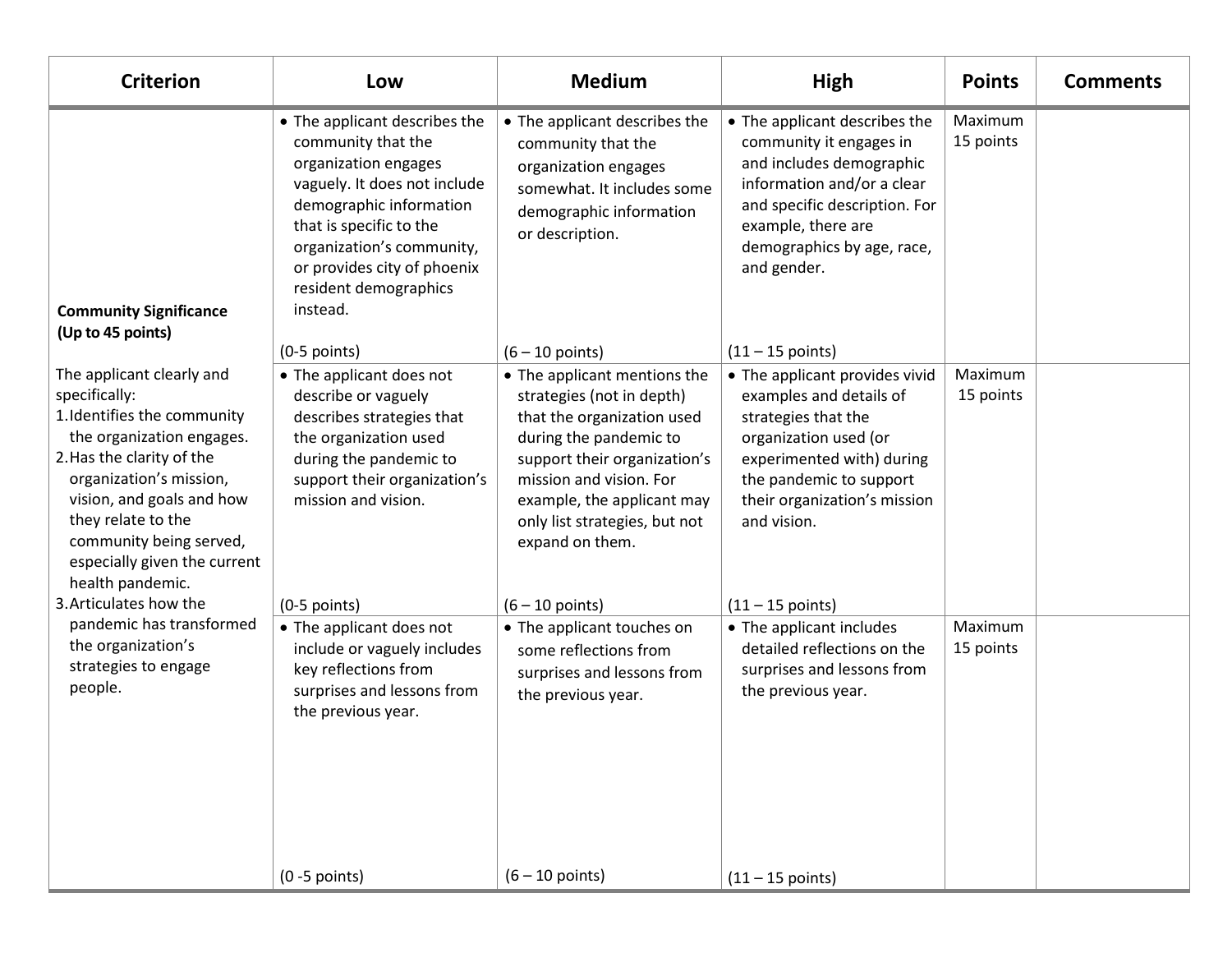| <b>Criterion</b>                                                                                                                                                                                                                                                                             | Low                                                                                                                                                                                                                                                 | <b>Medium</b>                                                                                                                                                                                                                                                                                                                                                      | High                                                                                                                                                                                                                                                                                                                                                           | <b>Points</b>        | <b>Comments</b> |
|----------------------------------------------------------------------------------------------------------------------------------------------------------------------------------------------------------------------------------------------------------------------------------------------|-----------------------------------------------------------------------------------------------------------------------------------------------------------------------------------------------------------------------------------------------------|--------------------------------------------------------------------------------------------------------------------------------------------------------------------------------------------------------------------------------------------------------------------------------------------------------------------------------------------------------------------|----------------------------------------------------------------------------------------------------------------------------------------------------------------------------------------------------------------------------------------------------------------------------------------------------------------------------------------------------------------|----------------------|-----------------|
| <b>Artistic/Cultural Value</b><br>(Up to 40 points)<br>1. The applicant is thoughtful<br>in delivering programs and<br>services that advance the<br>organization's<br>artistic/cultural mission<br>during the pandemic;<br>2. Demonstrates<br>intentionality behind<br>upcoming programming. | The applicant does not list<br>any methods of delivering<br>programing or it does very<br>briefly without any detail.<br>The applicant does not<br>provide examples of how<br>these methods affect the<br>artistic and cultural<br>$(0 - 3$ points) | • The applicant lists new<br>and/or evolved methods of<br>delivering programming,<br>but does not describe how<br>these methods advance the<br>organization's mission<br>during the pandemic. It also<br>does not provide<br>information as to what<br>guided the applicant to<br>create or adjust the<br>methods of delivering<br>programing.<br>$(4 - 7$ points) | • The applicant describes<br>how these methods affect<br>artistic and cultural<br>experience.<br>• The applicant describes<br>how the services and<br>programs the organization<br>offers to the community<br>connect to the<br>organization's art/cultural<br>mission during the<br>pandemic.<br>$(8 - 10$ points)                                            | Maximum<br>10 points |                 |
|                                                                                                                                                                                                                                                                                              | In relation to the applicant's<br>size and resources, the<br>applicant provides few to no<br>opportunities to local artists.<br>$(0 - 3$ points)                                                                                                    | • In relation to the<br>applicant's size and<br>resources, the applicant<br>describes the internal artist<br>opportunities (e.g.<br>performing in a show) that<br>it provides to local artists,<br>but doesn't provide<br>examples of other specific<br>support (e.g.<br>development/training, pay,<br>promotion)<br>$(4 - 7$ points)                              | • In relation to the<br>applicant's size and<br>resources, the applicant<br>has specific examples of<br>how they provide specific<br>and concrete support to<br>artists (e.g. artistic/cultural<br>opportunities,<br>development/training, fair<br>pay, meaningful<br>promotion) and show<br>intent for continued and<br>growing support.<br>$(8 - 10$ points) | Maximum<br>10 points |                 |
|                                                                                                                                                                                                                                                                                              |                                                                                                                                                                                                                                                     | • The applicant provides a                                                                                                                                                                                                                                                                                                                                         | • The applicant thoroughly                                                                                                                                                                                                                                                                                                                                     | Maximum              |                 |
|                                                                                                                                                                                                                                                                                              |                                                                                                                                                                                                                                                     | description on upcoming<br>programming that is<br>exciting to the organization                                                                                                                                                                                                                                                                                     | describes new and/or                                                                                                                                                                                                                                                                                                                                           | 10 points            |                 |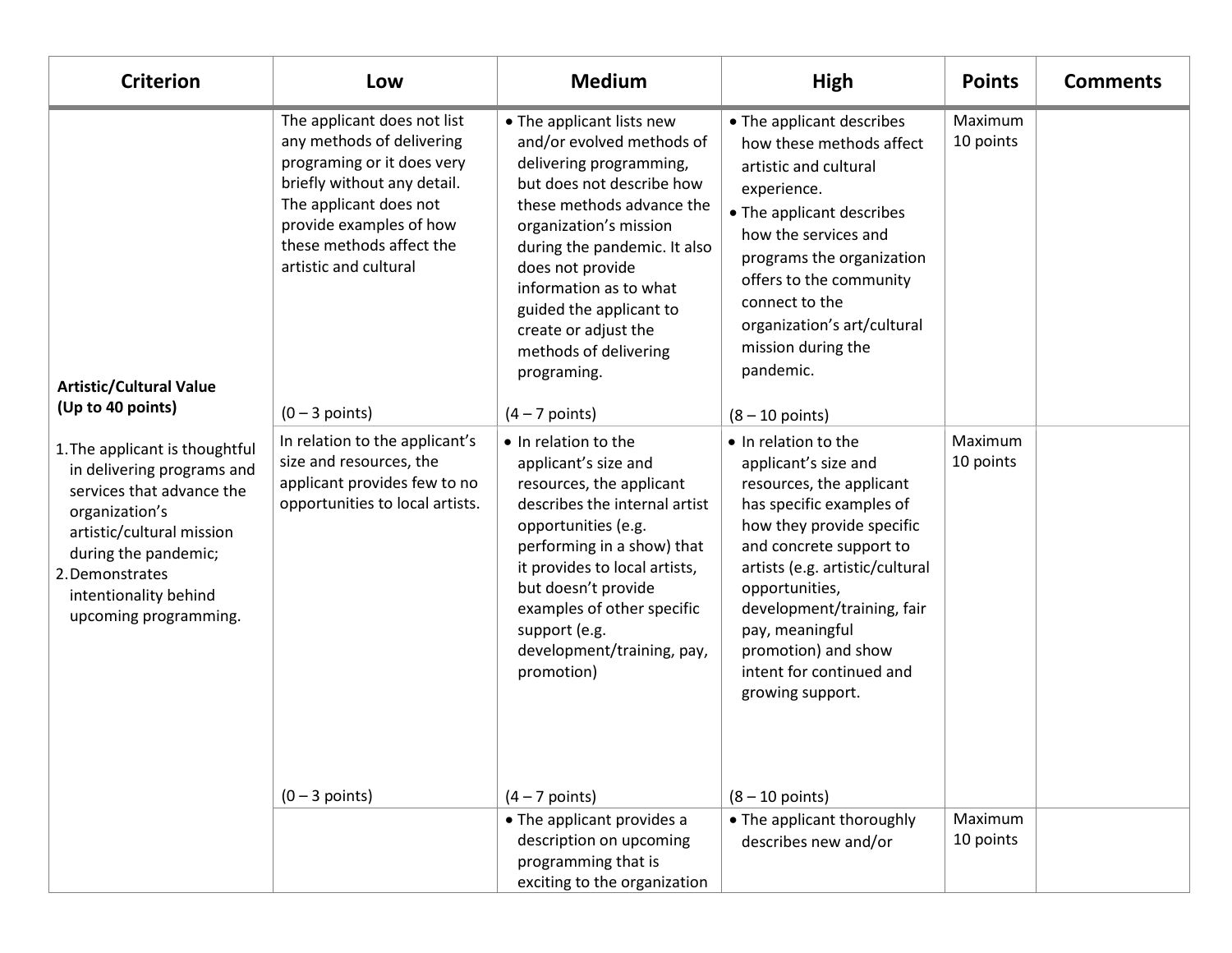| <b>Criterion</b>                                                                                                                                                                                                                                                                                          | Low                                                                                                                       | <b>Medium</b>                                                                                                                                                                                                                                                                              | High                                                                                                                                                                                                     | <b>Points</b>                    | <b>Comments</b> |
|-----------------------------------------------------------------------------------------------------------------------------------------------------------------------------------------------------------------------------------------------------------------------------------------------------------|---------------------------------------------------------------------------------------------------------------------------|--------------------------------------------------------------------------------------------------------------------------------------------------------------------------------------------------------------------------------------------------------------------------------------------|----------------------------------------------------------------------------------------------------------------------------------------------------------------------------------------------------------|----------------------------------|-----------------|
|                                                                                                                                                                                                                                                                                                           |                                                                                                                           | and why, but needs more<br>specific detail or clarity.<br>$(4 - 7$ points)                                                                                                                                                                                                                 | evolved methods of<br>delivering programming.<br>$(7 - 10$ points)                                                                                                                                       |                                  |                 |
|                                                                                                                                                                                                                                                                                                           | • Support materials do not<br>portray the art/cultural<br>offerings of the applicant                                      | • Support materials are<br>adequate at portraying the<br>art/cultural offerings of the<br>applicant. For example,<br>support materials will at<br>least show the<br>artistic/cultural<br>component, but may not<br>show the interaction<br>between art and<br>participants, or vice versa. | • Support materials are<br>excellent at portraying the<br>art/cultural offerings of the<br>applicant. For example,<br>support materials show<br>both the art and<br>participant, and the<br>interaction. | Maximum<br>10 points             |                 |
|                                                                                                                                                                                                                                                                                                           | $(0 - 4$ points)                                                                                                          | $(5 - 7$ points)                                                                                                                                                                                                                                                                           | $(8 - 10$ points)                                                                                                                                                                                        |                                  |                 |
| <b>Financial &amp; Leadership</b><br>Capacity<br>(Up to 15 points)<br>The applicant shows:<br>1. Fiscal accountability and is<br>flexible to keep up with the<br>challenges the organization<br>faces during the<br>Coronavirus crisis, including<br>fiscal health, staff and<br>board development, and a | • Is not responsive to the<br>narrative commentary<br>questions about the<br>CDP/financial summary<br>form.<br>(0 points) | • Is partially responsive to<br>the narrative commentary<br>questions about the<br>CDP/financial summary<br>form.<br>(5 points)                                                                                                                                                            | • Is fully responsive to<br>narrative commentary<br>questions about the<br>CDP/financial summary<br>form.<br>$(10$ points)                                                                               | Maximum<br>10 points             |                 |
| focus on the future;<br>successfully refers to CDP<br>report/summary form to<br>explain financial position;<br>Demonstrates thoughtful<br> 2.<br>reflection on equity<br>regardless of where the                                                                                                          | • The applicant does not<br>include EDI relfections<br>within the application.                                            | N/A                                                                                                                                                                                                                                                                                        | • The applicant provides EDI<br>reflections within the<br>application.                                                                                                                                   | Maximum<br>5 points<br>automatic |                 |